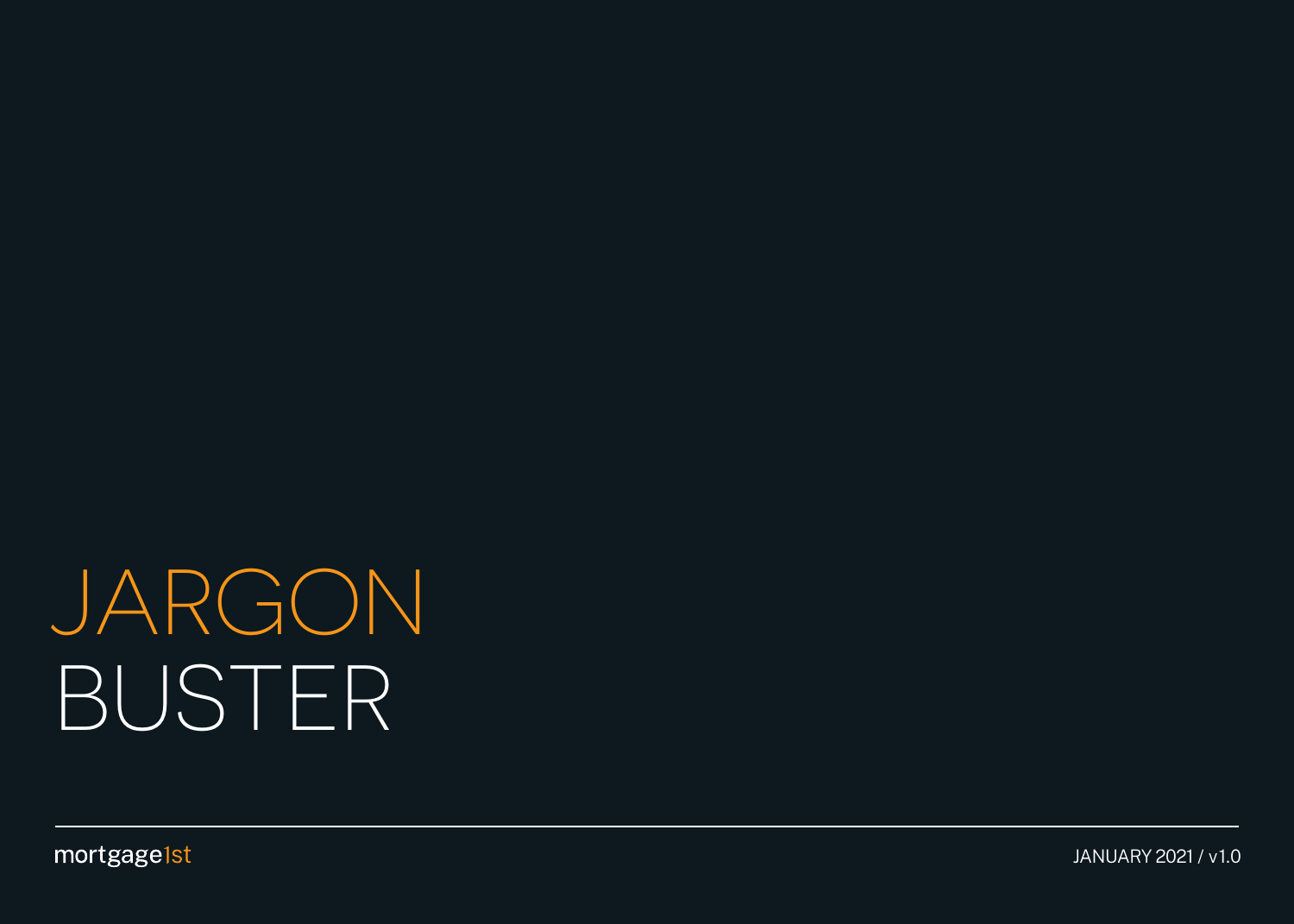#### **Advance**

The mortgage loan.

# **APR**

The Annual Percentage Rate is the total amount of interest that will be paid over the whole term of a loan. The rate quoted on loans and credit cards may only be the monthly or annual rate of interest you pay. Lenders are required by law to inform you of the APR before you sign an agreement. This is different to the "interest rate" which is more relevant to mortgage customers.

# **Bridging loan**

A short-term loan to bridge the period between you buying a new property and selling your previous home.

# **Broker/ Intermediary/Adviser**

A person who will arrange a mortgage with a lender. Mortgage brokers must tell you which lenders they use and how much lenders pay them for arranging mortgages. The payment from the lender to the broker is called a procuration fee.

# **Building survey**

An extensive survey, carried out by a qualified surveyor, to spot faults and potential problems in the property you are buying.

# **Buy to Let**

Buying a property with the intention of letting it out to tenants for rent.

# **Capital**

The amount you have borrowed on the mortgage, and on which interest is charged.

# **Capital and Interest Mortgage**

Also known as a Repayment mortgage where the monthly payments pay both the interest on the amount borrowed and the outstanding mortgage

# **Contract**

The legal document which transfers the ownership of the property from the seller to the buyer.

# **Conveyancer**

A solicitor or licensed conveyancer who does the legal work involved in selling and buying property.

# **Conveyancing**

The legal work involved in selling and buying property.

## **Credit reference agency**

An organisation that keeps details of individuals and their credit histories. Lenders will check with a credit reference agency to see if someone applying for a mortgage has any known credit problems.

# **Capped Rate Mortgage**

A mortgage arranged for a set period which will go up and down with the variable rate, but where the interest rate charged will not rise above a maximum (Capped) interest rate.

# **Cashback Mortgage**

The borrower receives a cash lump sum on completion, or after the first monthly payment. It can be a fixed amount or a percentage of the mortgage. This can help with the extra expenses of buying a house, such as: surveys, solicitor's fees and removal costs, and is popular with first-time buyers.

# **Commercial Mortgage**

A mortgage on a non residential building occupied by a business.

# **Completion**

The date that the seller receives the money from the sale of the property and legal ownership passes to the buyer. When you become the legal owner of the property.

# **Discount Rate Mortgage**

A mortgage where the rate fluctuates with the base interest rate, but at a lower discount level for a set period.

# **Disbursements**

The fees, such as stamp duty and Land Registry fees, which you pay to the conveyancer.

# **Equity**

The total value of your property, less the amount of the mortgage. For example, if your house is worth £100,000 and you have a mortgage of £60,000, you have equity of £40,000.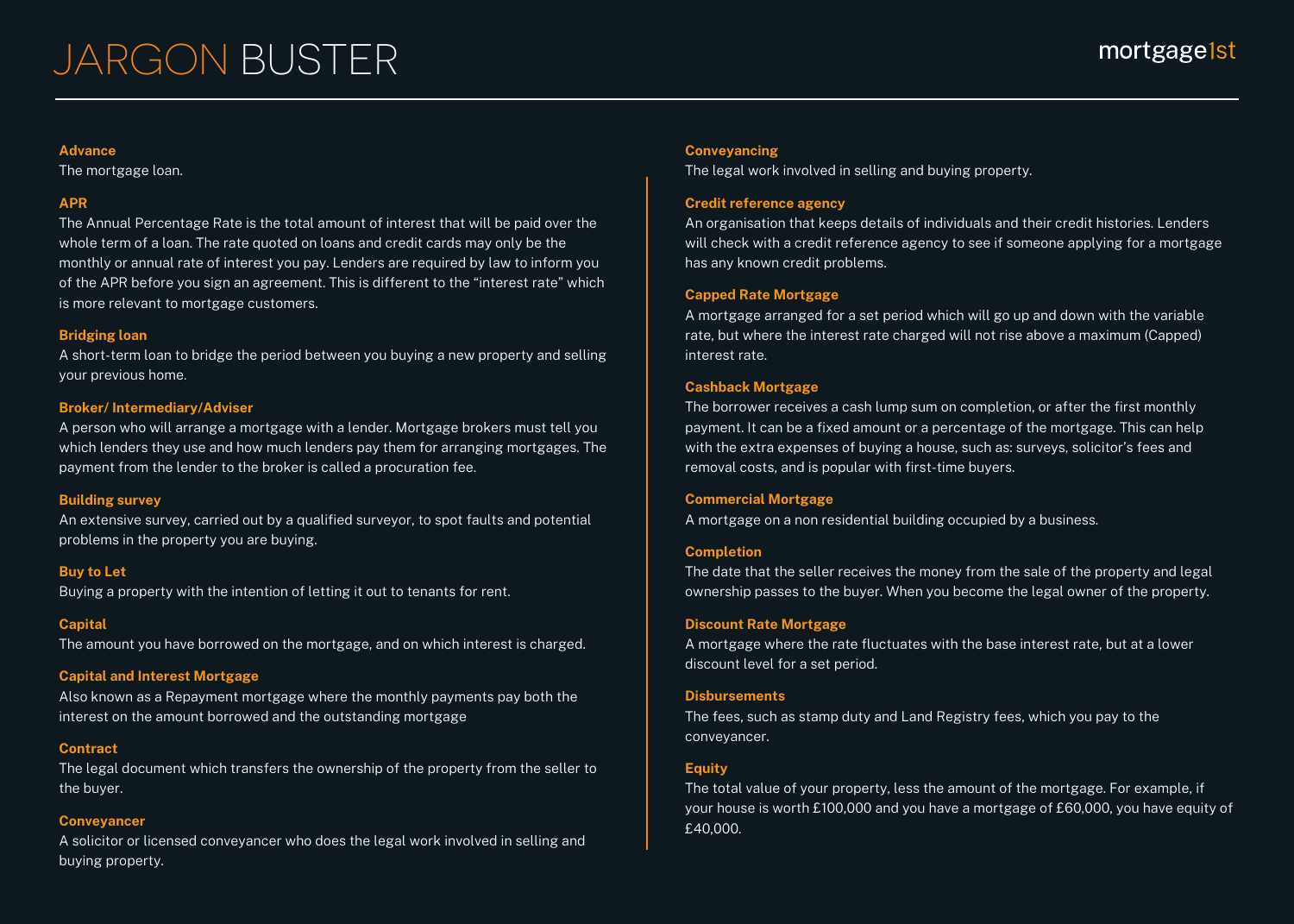#### **Early Repayment Charge**

Some mortgage contracts contain a penalty charge if you repay the mortgage early, such as during the period of a fixed or discounted rate - also known as Early Redemption Fee

# **Endowment Mortgage**

An interest only mortgage where the capital at the end of the mortgage term is repaid by the proceeds of an endowment assurance policy. There are risks involved as there is no guarantee that the endowment will earn enough to pay off the mortgage at the end of term.

## **Exchange**

The signed contracts from the buyer and seller are exchanged and a completion date set. The buyer pays the deposit on the property. The exchange makes a binding contract.

# **Exchange of contracts**

The point where the property sale becomes legally binding.

# **First time buyers**

Borrowers who are purchasing a property for the first time, they are usually offered special offers – discounts, cash back and fixed rates. Mortgage lenders are most competitive with first time borrowers as they hope to interest them in subsequent mortgages.

# **Fixed rate Mortgage**

The mortgage rate is fixed for a set period. Generally, the shorter the period is then the lower the rate.

# **Flexible Mortgage**

A combined mortgage and current account that allows you to vary your monthly payments by overpaying, underpaying or taking a payment holiday. Any monthly savings earn the mortgage rate, which is generally a high, tax-free rate of return. There should be no early repayment penalty.

# **Freehold**

If you buy the freehold of a property you own it and the land it stands on.

# **FSA**

The Financial Services Authority (FSA) is an independent non-governmental body that regulates the UK financial services industry, including: mortgage lending, mortgage advice and general insurance advice. If the required standards are not met, then the FSA can take action against firms.

## **Full Structural survey**

An extensive property survey - known as a Building Survey – this is recommended for older buildings built before 1960, and should reveal most defects. Each visible element of the property is inspected and any necessary repairs and costs are identified.

## **Freeholder**

Someone who owns a property and the land it stands on.

## Ground rent

A yearly fee leaseholders have to pay to the freeholder or landlord who owns the land the leasehold property is on.

# **High lending fees**

Not all lenders charge these, but if you borrow a high percentage of the price of the property - for example, over 80% or 90% - you may have to pay this type of fee. This is because the mortgage represents a higher risk to the lender if you do not keep up your repayments. Lenders sometimes buy insurance (called mortgage indemnity) to protect themselves. This insurance does not protect you - you would still be responsible for your debt, even if the lender claimed on its insurance.

# **Home-buyer's report**

A surveyor's report on a property. This type of survey is less extensive than a full building survey but more extensive than the lender's valuation.

# **HIPS**

These controversial packs were scrapped by the new Tory/Lib Dem coalition government on 20.5.10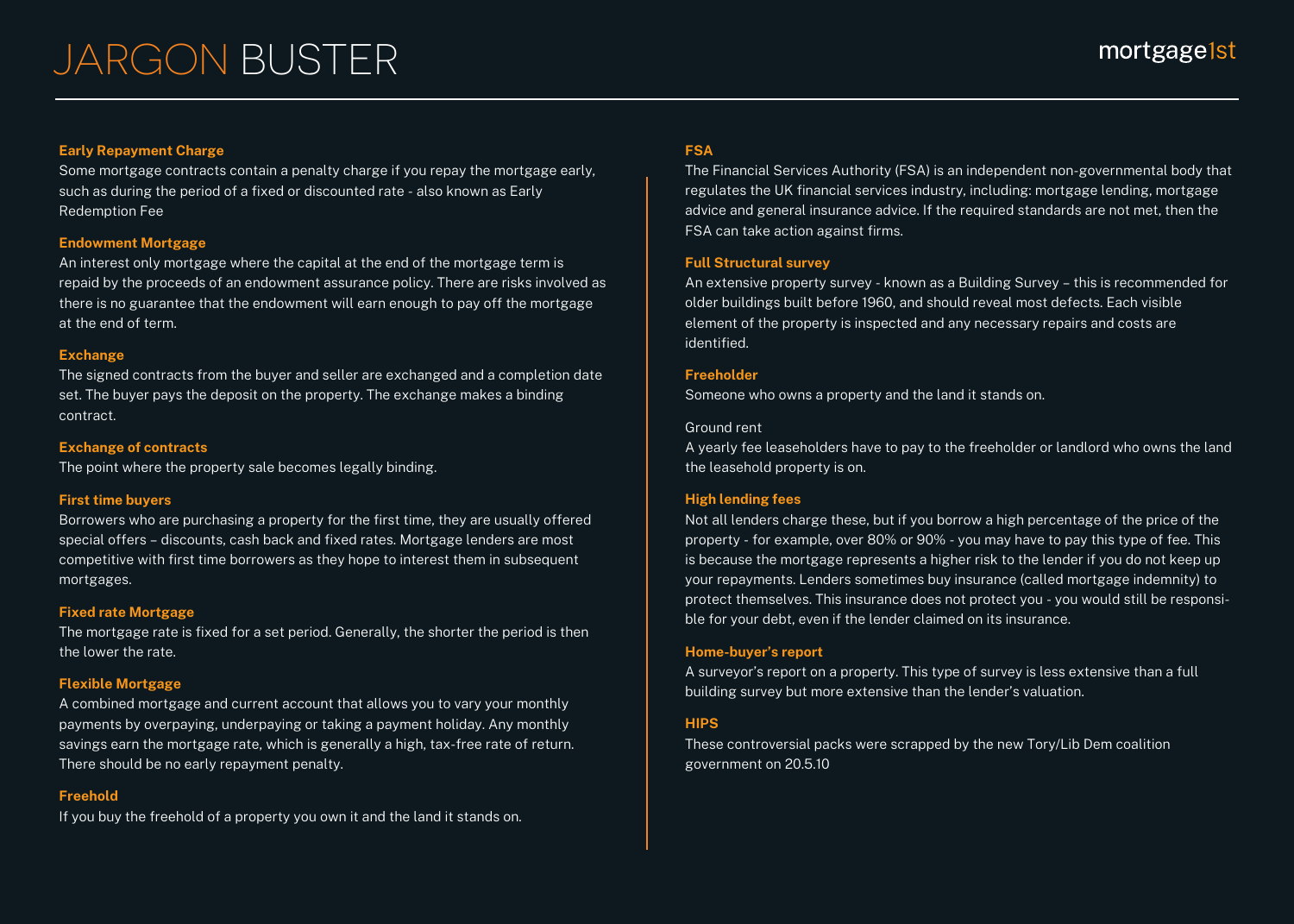#### **Homebuyer's Survey and Valuation**

This survey is more detailed than a basic Valuation and includes significant matters such as subsidence or settlement and urgent repairs for which the client should obtain quotations prior to exchange of contracts. This is usually recommended for conventional, unmodified properties and generally those built after 1960's

## **Interest**

The money you are charged for borrowing.

# **Interest rate**

This is the actually interest rate the customer pays, this determines the customers monthly payments and can be on a fixed or variable basis

# **IFA**

Independent Financial Advisers are authorised and regulated by the Financial Services Authority, which ensures they only provide advice most suited to your personal requirements and your risk outlook, before helping you to choose any financial products.

# **Interest only mortgage**

A mortgage where the monthly payments only meet the interest on the capital amount borrowed. The capital amount remains outstanding and the borrower has to make provision for repaying this amount at the end of the mortgage term. Most borrowers use the proceeds of an investment, such as a long- term savings plan, an ISA or endowment policy run alongside the mortgage to repay the debt.

# **ISA Mortgage**

This is taking out an interest-only mortgage and running an ISA investment alongside in order to repay the capital sum borrowed. There are risks involved as with any stock market investment, but there is the advantage of tax savings in that any savings you make are free from Capital Gains and income tax. Most lenders also require life insurance to cover the amount borrowed.

# **Land Registry fee**

A fee paid to the Land Registry to register ownership of a property.

## **Leaseholder**

Someone who owns a property, but not the land it stands on, for a fixed period of time.

# **Land Registry**

The government body responsible for maintaining and updating the register of all properties in England and Wales – records and transfers land ownership. Since February 2005 for just a £2 fee online you can discover : who owns a specific property, how much it cost them, the name of their mortgage provider and the length of any lease on it.

## **Leasehold**

This gives you the right of possession of a property, but not the ownership for an agreed period of time. Many flats in the UK are leasehold.

# **LTV**

Loan-to-value ratio – this is the difference between the loan amount and the house's market value. A loan of £80,000 on a £100,000 home gives a loan-to-value ratio of 80%. The bigger the difference is between the loan and the value of the house, then the smaller the LTV. This difference is known as the equity.

# **Mortgage**

A loan to buy a house, where the property is the security for paying back the loan. The lender has the authority to sell the property if repayments are not maintained. Mortgage repayments are usually made monthly over a long period, usually 25 years. There are many different mortgage options : repayment, flexible, tracker, capped, discount, self certification.

# **Mortgage-in-principle**

Lenders can agree to a mortgage in principle even before you find the right property. This is subject to further conditions being met, such as, credit checks and a property valuation. This is also known as a Decision in principle (DIP) or Agreement in principle (AIP)

# **Mortgage Offer**

The document issued by the mortgage lender to the borrower following approval, setting out the conditions and terms.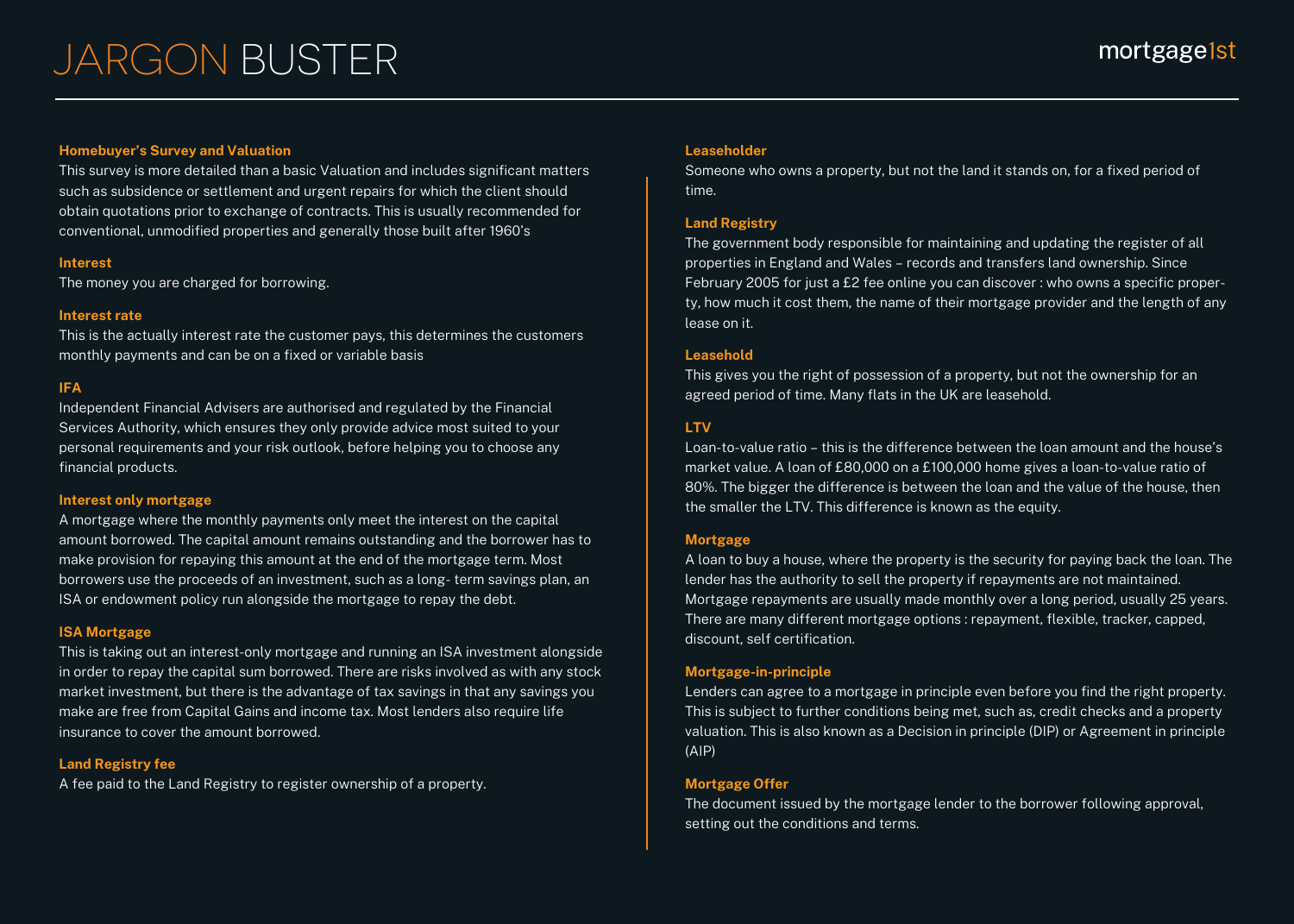#### **Mortgage Protection**

Usually taken out with a Repayment mortgage this policy provides life assurance that reduces in line with the decreasing mortgage debt. The policy pays out a lump sum in the event of death, which is used to repay the mortgage. There are no savings with a mortgage protection policy, it purely provides life insurance.

## **Mortgage application fees**

These are fees charged by the lender to organise the mortgage for you. These are not usually refunded if you then do not go ahead with the mortgage. Some lenders will only charge such fees for specific mortgage deals.

## **Mortgage deed**

The legal agreement which gives the lender a legal right to property.

## **Mortgage term**

The length of time over which the mortgage will be repaid.

#### **Negative Equity**

This is where the amount of money owed on the property exceeds the property  $&\#39$ ; market value. So, if you sold your house you would not get enough money to pay off your mortgage loan.

## **NHBC Warranty**

If you are buying a new house you should receive a NHBC (The National House Building Council) warranty. Providing the builder is registered and the property meets standards the NHBC will issue a Buildmark Warranty. This offers insurance protection against any structural or building faults for 10 years.

#### **Overpayment**

This is when you pay more than the required monthly repayment to your mortgage lender. A flexible mortgage allows overpayment and underpayment. As long as there is no early repayment charge you should be able to overpay as much as you can afford and cut down your mortgage term and interest paid.

## **Offer of advance**

The formal offer of a mortgage from a lender.

#### **Pension mortgage**

You can link your personal pension plan with your mortgage loan,so that at the end of the mortgage term part of the tax-free proceeds of the pension fund repays the outstanding mortgage loan. You receive tax relief on your pension plan contributions, but are left with less for your retirement.

#### **Portable Mortgage**

This is where a borrower can transfer their existing mortgage to a new property without incurring the penalty of early redemption fees. Most mortgages are now portable mortgages, meaning that if you decide to move you take your mortgage on the same terms and conditions to your new property. Mortgage portability can be advantageous, if for example you have secured a good fixed rate, a capped, cash back or discounted product originally and the market has since changed, leaving no comparable deals.

#### **Property Chain**

This is when a number of property transactions are dependant on others - when a seller needs the sale of their house before they can complete the purchase of another property. The chain can break if one buyer is unable to sell their home and a link breaks. A first-time buyer has no chain which is an attractive prospect for a seller.

#### **Remortgage**

The arranging of a new mortgage for your property without moving. The reasons for remortgaging are usually to get a better mortgage rate or to release equity for improvements.

## **Repayment Mortgage**

You pay the mortgage along with the interest monthly. This is the most popular mortgage plan and the safest. A Mortgage protection policy is recommended with this mortgage plan, so if the policy holder dies the debt can be paid by the heirs. Also known as a Capital and Interest mortgage

#### **Redemption**

The paying off of a mortgage loan.

## **Retention**

When the lender holds back some of the mortgage money until certain repairs have been done, the amount held back is known as a 'retention'.